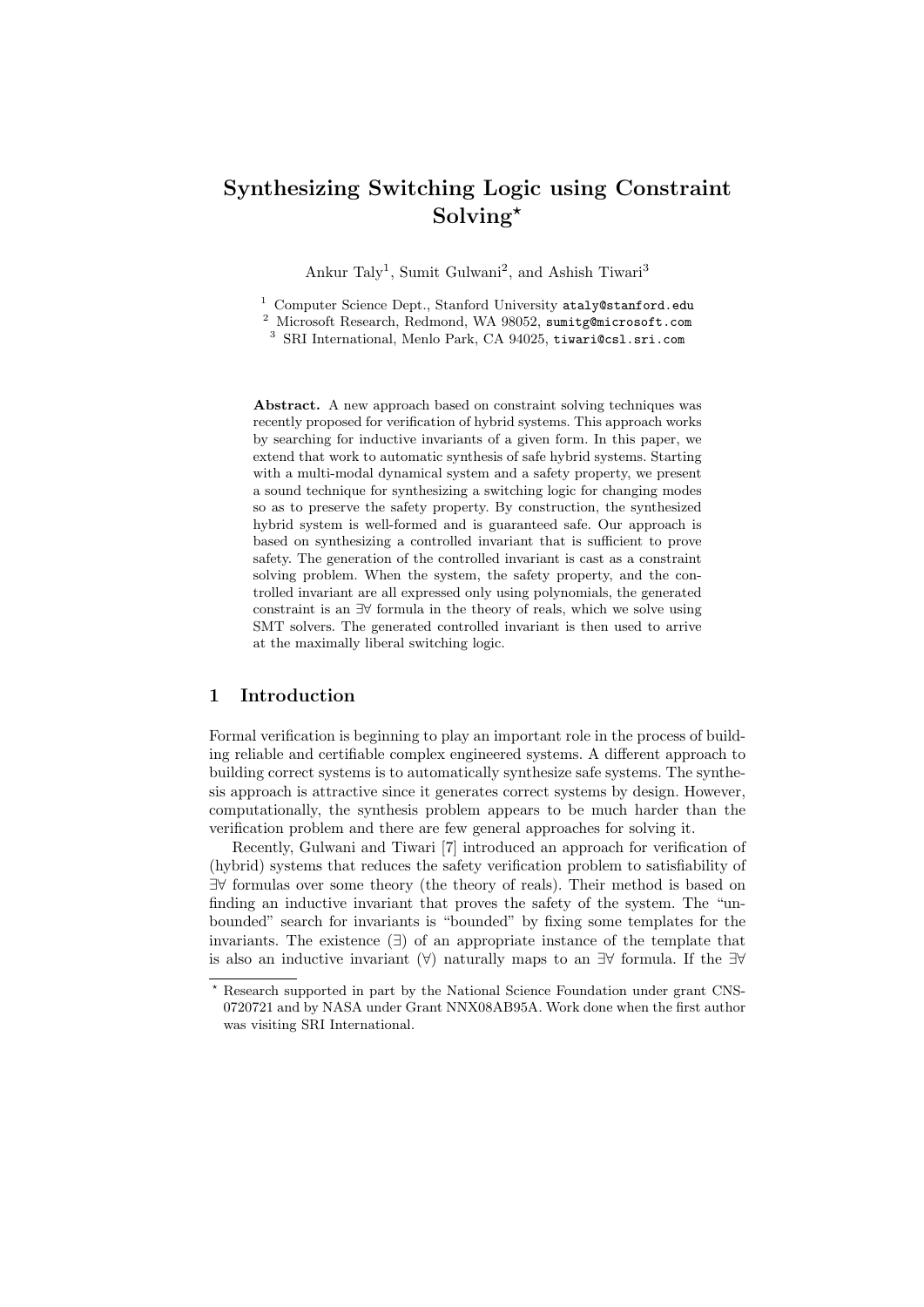formula is valid (over the underlying theory), then it means that there exists an inductive invariant (of the form of the chosen template) that proves safety.

In theory, the constraint-based approach for verification described in Gulwani and Tiwari [7] can be generalized to solving the synthesis problem as well. Given an under-specified system, we can choose templates for the unknown parts of the system and the unknown inductive invariant. We can then obtain a ∃∀ formula where all the unknowns are existentially quantified. The constraint solver then searches for instances of all these unknowns so that the resulting system is proved safe by the resulting invariant. In practice, however, this naive approach does not work well for synthesis because the constraint solver often chooses values that result in a degenerate system (such as, a zeno system, or a deadlocked system) where the safety property is vacuously true. Moreover, the above method does not take advantage of the correlations that exist between the various unknowns and uses a separate template for each unknown. Having too many templates contributes to the incompleteness and reduces the effectiveness of the approach.

In this paper, we define a specific instance of the synthesis problem, called the switching logic synthesis problem. We present a constraint-based approach, inspired by [7], to solve the switching logic synthesis problem. The novelty in our approach here is that we do not search for the switching conditions directly. Instead we use constraint solving to find an inductive controlled invariant set. Hence we only have to choose a single template – for the inductive control invariant – and none for the unknown switching conditions. In a final postprocessing step, we use the generated controlled invariant to synthesize the actual switching logic. This postprocessing step generates the weakest (most general) possible controller from the controlled invariant. Our approach is guaranteed to synthesize a non-blocking hybrid system that is also safe.

Inductive Controlled Invariant. An invariant for a system is any superset of the set of reachable states of that system. Safety properties can be proved by finding suitable invariants. However, invariance is difficult to check in general. A better alternative is to search for inductive invariants. Inductive invariants are attractive because inductiveness is a "local" property – for each state in the inductive set, we only need to check that the immediate next states reached from that state (rather than all reachable states) are also in the inductive set. Fortunately, the set of reachable states is always inductive and hence, the use of inductive invariants is a sound and complete method for safety verification.

In this paper, we consider systems that contain controllable choices, that is, the user/controller can make selections to achieve some safety goal. For such systems, the notion corresponding to invariant sets is called *controlled invariant*. A controlled reach set is the set of reachable states obtained for some choice of the controller. A controlled invariant is a superset of some controlled reach set. As before, the computationally interesting notion is that of an inductive controlled invariant. We can, therefore, synthesize safe controllers by generating the correct inductive controlled invariant. In this paper, we pursue this idea in the context of hybrid systems, though the idea of inductive controlled invariant is applicable more generally.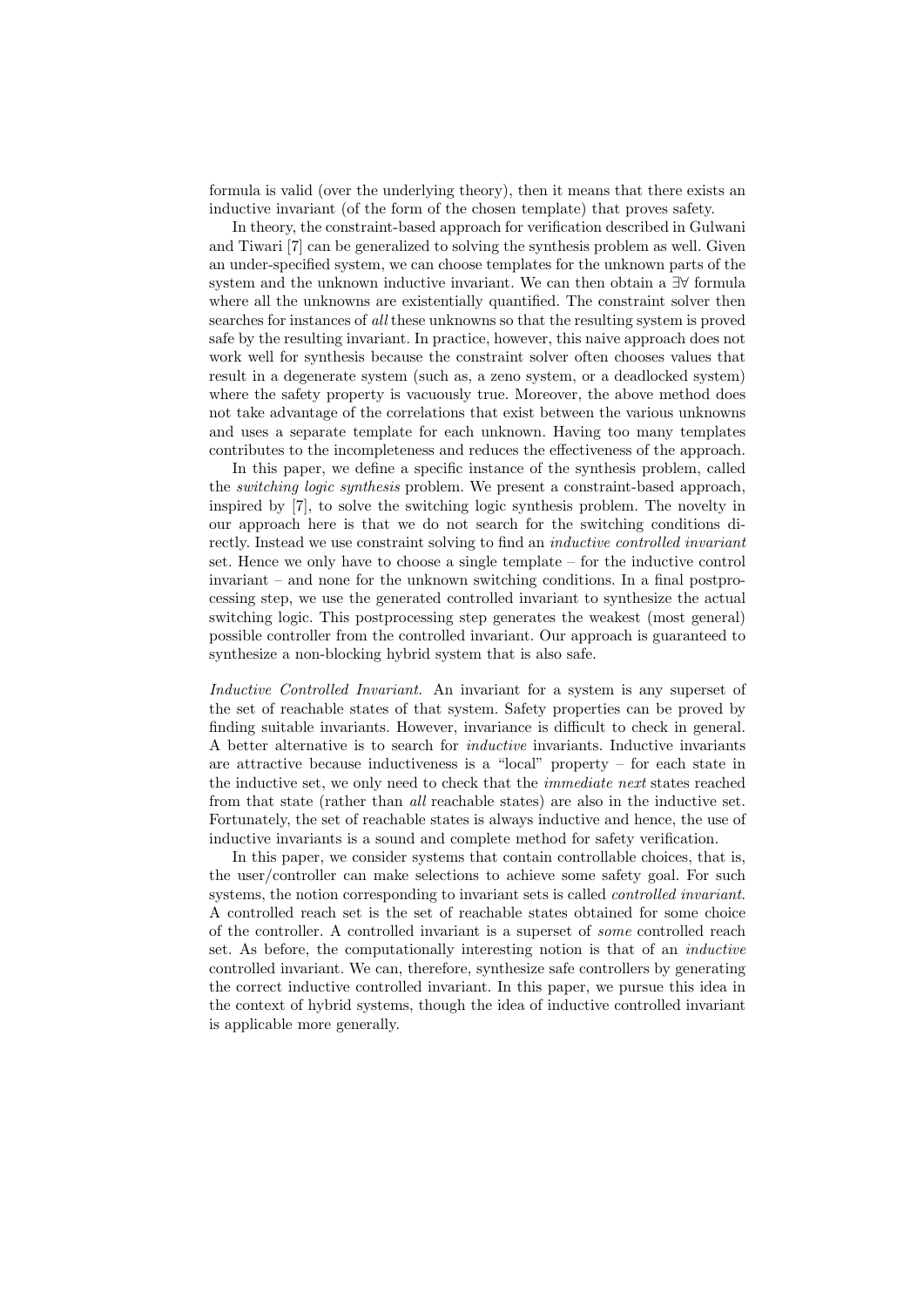Contribution and Outline of the Paper. In this paper, we present a formalization of the notion of inductive controlled invariants for multi-modal systems and describe a sound and complete approach for synthesizing switching logic from an inductive controlled invariant. (Section 3). Our synthesis technique relies on the deductive verification approach and does not use the usual game theoretic approach for controller synthesis, or the controlled reachability approach (See Section 7 for more discussion). We also describe several sufficient conditions for a set to be an inductive controlled invariant set. These conditions enable practical implementations for synthesizing controllers using template-based techniques (Section 4). Finally, we describe some heuristics to generate large controlled invariant sets, that lead to synthesis of the weak controllers (Section 5). We have performed preliminary experimental evaluation of our approach and presented some of the results as examples in the paper. We start by formally describing and motivating the problem in Section 2.

# 2 The Switching Logic Synthesis Problem

In this section, we describe the synthesis problem considered in this paper. We motivate our formal definitions with informal descriptions of the problem.

We are interested in controlling multi-modal continuous dynamical systems. A dynamical system is defined by its state-space, which is the set of all possible configurations/states of the system, and its dynamics, which defines how the system changes states (with time). Formally, a *continuous dynamical system* is a tuple  $\langle X, f \rangle$  where X is a finite set of real-valued variables that define the state space  $\mathbb{R}^X$  and  $f : \mathbb{R}^X \to \mathbb{R}^X$  is a vector field that specifies the continuous dynamics (as  $\frac{dx}{dt} = f(x)$ ). We assume that f is Lipschitz, which guarantees the existence and uniqueness of solutions to the ordinary differential equations.

Proposition 1 (Theorem 2.3.1, p80 [4]). Consider a Lipschitz vector field f and the differential equation  $\frac{dF(t)}{dt} = f(F(t)), F(t) = x_0$ . The solution of this differential equation, denoted by  $F(\mathbf{x_0}, t)$ , always exists and is unique. Moreover,  $F(\mathbf{x_0}, t)$  depends continuously on the initial state  $\mathbf{x_0}$ .

Often a single ordinary differential equation is insufficient to describe the system. Many systems have multiple modes and they have different dynamics in each mode. This happens, for example, when we introduce actuators inside physical devices that change the device's dynamics. In such cases, the dynamics of a system is described by a collection of differential equations. We call such system multi-modal dynamical systems. A multi-modal system has a finite number of different modes and in each mode, it behaves like a different continuous dynamical system. For instance, consider the water level in a tank with an inflow valve. Such a system has two dynamics – one when the valve is closed and one when it is open. Formally, we define a multi-modal continuous dynamical system (MDS) and its semantics as follows.

Definition 1 (Multi-modal Continuous Dynamical System). A multimodal continuous dynamical system, MDS, is a tuple  $\langle X, f_1, f_2, \ldots, f_k, \text{Init}\rangle$ ,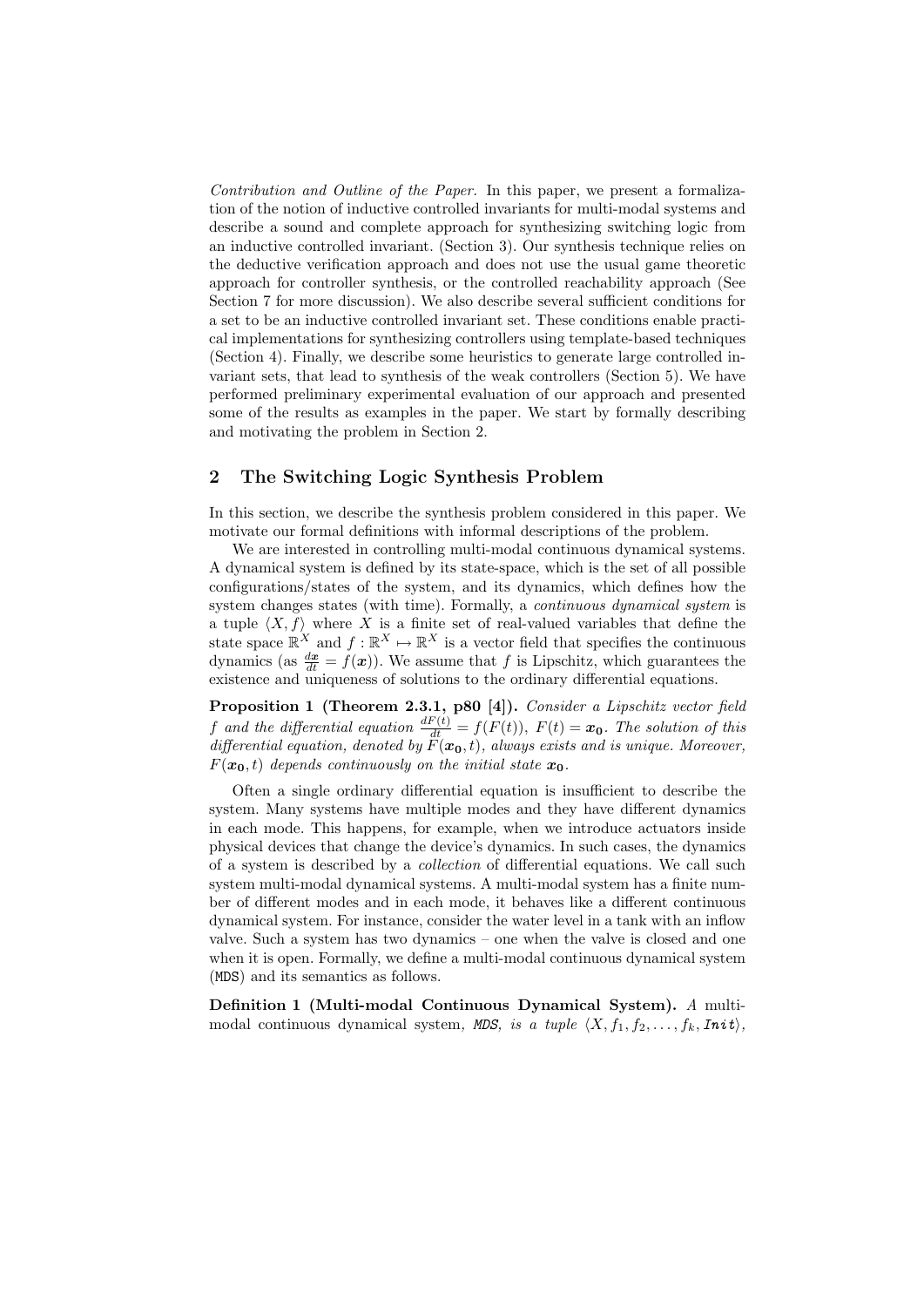where  $\langle X, f_i \rangle$  is a continuous dynamical system (representing the i-th mode) and Init  $\subseteq \mathbb{R}^X$  is the set of initial states. Given an initial state  $x_0 \in Init$ , we say that a function  $\mathbf{x}(t): [0,\infty) \to \mathbb{R}^X$  is a trajectory for MDS, if there is an increasing sequence  $0 \le t_1 < t_2 < \cdots$  (either finite or diverging to  $\infty$ ) such that

- $-\mathbf{x}(0) = \mathbf{x}_0$  and  $\mathbf{x}(t)$  is continuous over  $t > 0$ , and
- $-$  for each interval  $(t_i, t_{i+1})$ , there is a mode  $j \in I$  such that  $\mathbf{x}(t)$  is smooth and  $\frac{d\boldsymbol{x}(t)}{dt}(t') = f_j(\boldsymbol{x}(t'))$  for all t in the range  $t_i < t < t_{i+1}$ . When  $i = 0$ , then we require  $j = 1$ ; that is, mode 1 is the initial mode.

Following Definition 1, a multi-modal system can nondeterministically switch between its modes. However, switching between the different modes in a multimodal dynamical system is often controllable. The goal of controlling a system is to achieve safe operation with some desired performance. For instance, in the water tank example, the transition between the two modes can be controlled by opening and closing the valve. The controller may be required to guarantee that the water level in the tank remains between two thresholds. There are several controllers that can achieve this property. A controller that opens the valve just when the water level reaches the lower threshold and closes it soon thereafter, will keep the level closer to the lower threshold, but it is very restrictive as it prevents the system from reaching several possible safe states. We are interested in designing controllers that guarantee safety, but that also do not unnecessarily restrict the system from reaching safe states.

A controller for a multi-modal system is specified as a switching logic.

Definition 2 (Switching Logic). A switching logic SwL for a multi-modal dynamical system  $MDS := \langle X, (f_i)_{i \in I} , Init \rangle$  is a tuple  $\langle (g_{ij})_{i \neq j; i,j \in I} ,(Inv_i)_{i \in I} \rangle$ containing guards  $g_{ij} \subseteq \mathbb{R}^X$  and state (location) invariants  $\text{Inv}_i \subseteq \mathbb{R}^X$ .

Informally, the guard  $g_{ij}$  specifies the condition under which the system could switch from mode i to mode j and the state invariant  $\text{Inv}_i$  specifies the condition which *must* be respected while in mode *i*.

A multi-modal system MDS can be combined with a switching logic SwL to create a hybrid system  $HS := HS(MDS, SwL)$  in the following natural way: the hybrid system HS has  $||I||$  modes with dynamics given by  $\frac{dX}{dt} = f_i$  in mode i, and with  $g_{ij}$  being the guard on the discrete transition from mode i to mode j and Inv<sub>i</sub> being the state invariant in mode *i*. The initial states are  $\{1\} \times$  Init. The discrete transitions in HS have identity reset maps, that is, the continuous variables do not change values during discrete jumps. The semantics of hybrid systems that define the set of reachable states of hybrid systems are standard [1].

Though semantically well-defined, some hybrid systems have undesirable behaviors. For example, it can happen that a hybrid system, in mode  $i$ , reaches a point x on the boundary of  $Inv_i$ , but there is no valid trajectory from x; that is, there is no discrete transition enabled at  $x$ , and following mode i dynamics takes the system out of  $Inv_i$ . The non-blocking requirement disallows such cases. We are interested in synthesizing non-blocking hybrid systems.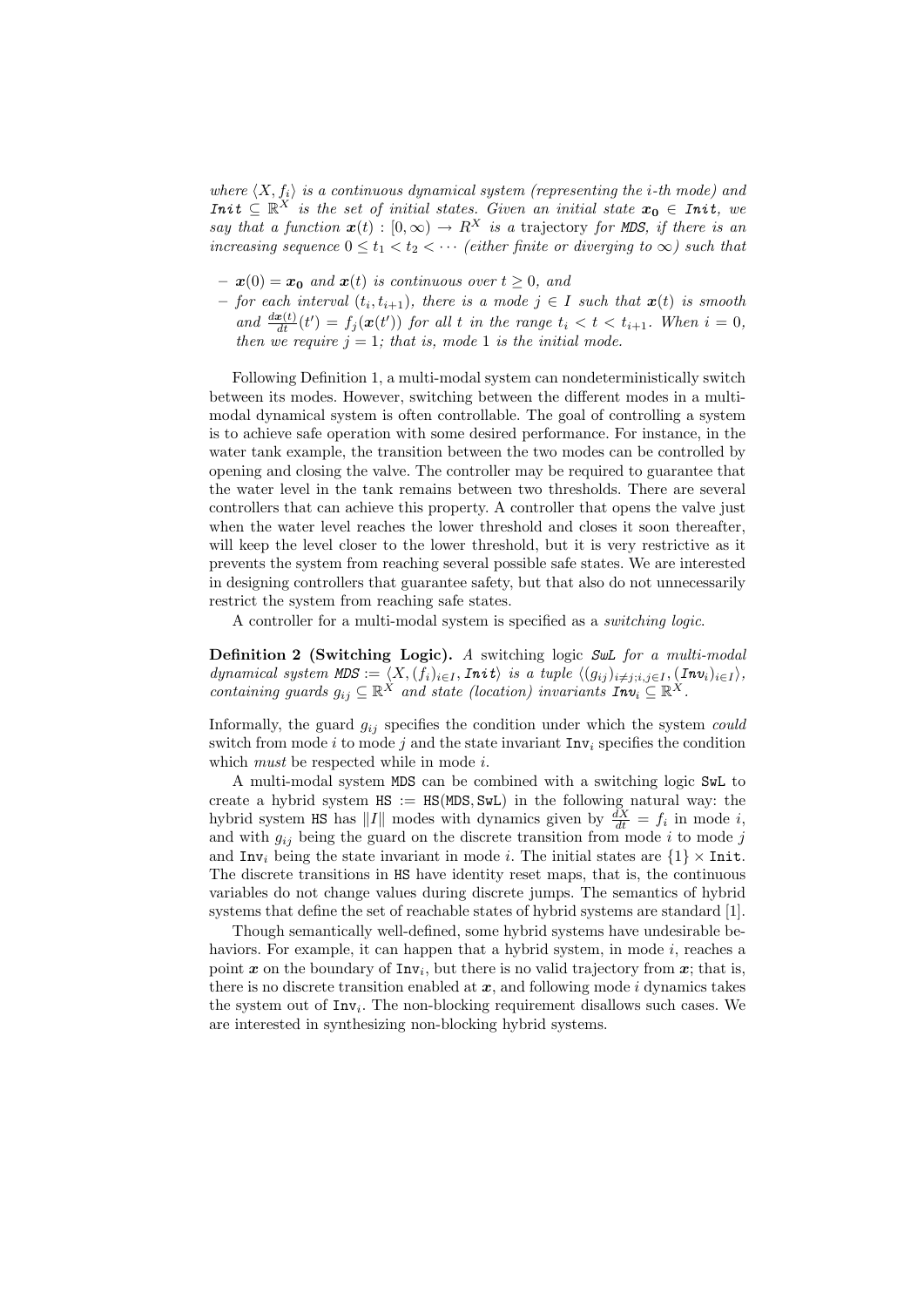**Definition 3.** A hybrid system HS is said to be non-blocking if for every mode i, and for every point  $x$  on the boundary of the state invariant for mode i, there exists a mode j (may be same as i) and  $\epsilon > 0$  such that (i)  $x \in g_{ij}$  whenever  $i \neq j$ , and (ii) the dynamics of mode j keeps the system within the state invariant of mode *i* for at least  $\epsilon$  time.

A hybrid system  $\texttt{HS}$  is safe with respect to a safety property  $\texttt{Safe} \subseteq \mathbb{R}^X$  if the set of its reachable states is contained in Safe. Formally, we define the logic synthesis problem as follows:

Definition 4 (Switching Logic Synthesis Problem). Given a multi-modal dynamical system  $MDS := \langle X, f_1, f_2, \ldots, f_k, Init \rangle$  and a safety property Safe ⊆  $\mathbb{R}^X$ , the switching logic synthesis problem seeks to synthesize a switching logic SwL such that the hybrid system HS(MDS, SwL) is safe with respect to Safe.

## 3 The Synthesis Procedure

In this section we present a high-level procedure for solving the switching logic synthesis problem described in Definition 4. We fix our notation and denote the given multi-modal dynamical system by MDS, its initial set of states by Init and the given safety property by Safe.

We first define the notion of a controlled invariant set.

Definition 5 (Controlled Invariant). A set CInv is said to be a controlled invariant for a MDS :=  $\langle X,(f_i)_{i\in I}$ , Init $\rangle$  if for all  $x_0 \in$  Init, there exists a trajectory (Definition 1)  $x(t)$  such that  $x(0) = x_0$  and for all  $t \geq 0$ ,  $x(t) \in \mathbb{C}$  Inv.

Note that an invariant requires that *every* trajectory (starting from an initial state) remains inside the invariant. In contrast, a controlled invariant only requires some trajectory remains inside the controlled invariant.

*Example 1.* Let  $\dot{x}$  denote  $\frac{dx}{dt}$ . Consider a multi-modal system with two modes. In mode 1,  $\dot{x} = 1, \dot{y} = 0$ , while in mode 2,  $\dot{x} = 0, \dot{y} = 1$ . If  $x = 0, y = 0$  is the only initial state, then  $x \geq 0 \land y \geq 0$  is an invariant, whereas  $x \geq 0 \land y = 0$  is a controlled invariant that is not an invariant. The set  $x+y \leq 0$  is not a controlled invariant.

Definition 5 does not suggest any easy way to compute nontrivial controlled invariants. Hence, we define the notion of inductive controlled invariants. Since the dynamics are continuous here, we first need to define a few notions. Recall that the vector fields  $f_i$ 's are Lipshitz and hence, by Proposition 1, we have a unique trajectory  $F_i(\mathbf{x_0}, t)$  in mode i. By  $F_i(\mathbf{x_0},(0, \epsilon))$  we denote the set of all points reached in the time interval  $(0, \epsilon)$ ; that is,  $F_i(\mathbf{x_0}, (0, \epsilon)) := \{ \mathbf{x} \mid \mathbf{x} =$  $F_i(\mathbf{x_0}, t), 0 < t < \epsilon$ . For a set  $S \subseteq \mathbb{R}^n$ , let  $\partial S$  denotes the boundary of S in the topological sense. We are now ready to define inductive controlled invariants.

Definition 6 (Inductive Controlled Invariant). A closed set CInv is an inductive controlled invariant for  $MDS := \langle X,(f_i)_{i\in I}, Init \rangle$  if

> (A1) Init  $\subset$  CInv and (A2)  $\forall x \in \partial C \mathit{Inv} : \exists i \in I : \exists \epsilon > 0 : F_i(x, (0, \epsilon)) \subseteq \mathit{CInv}$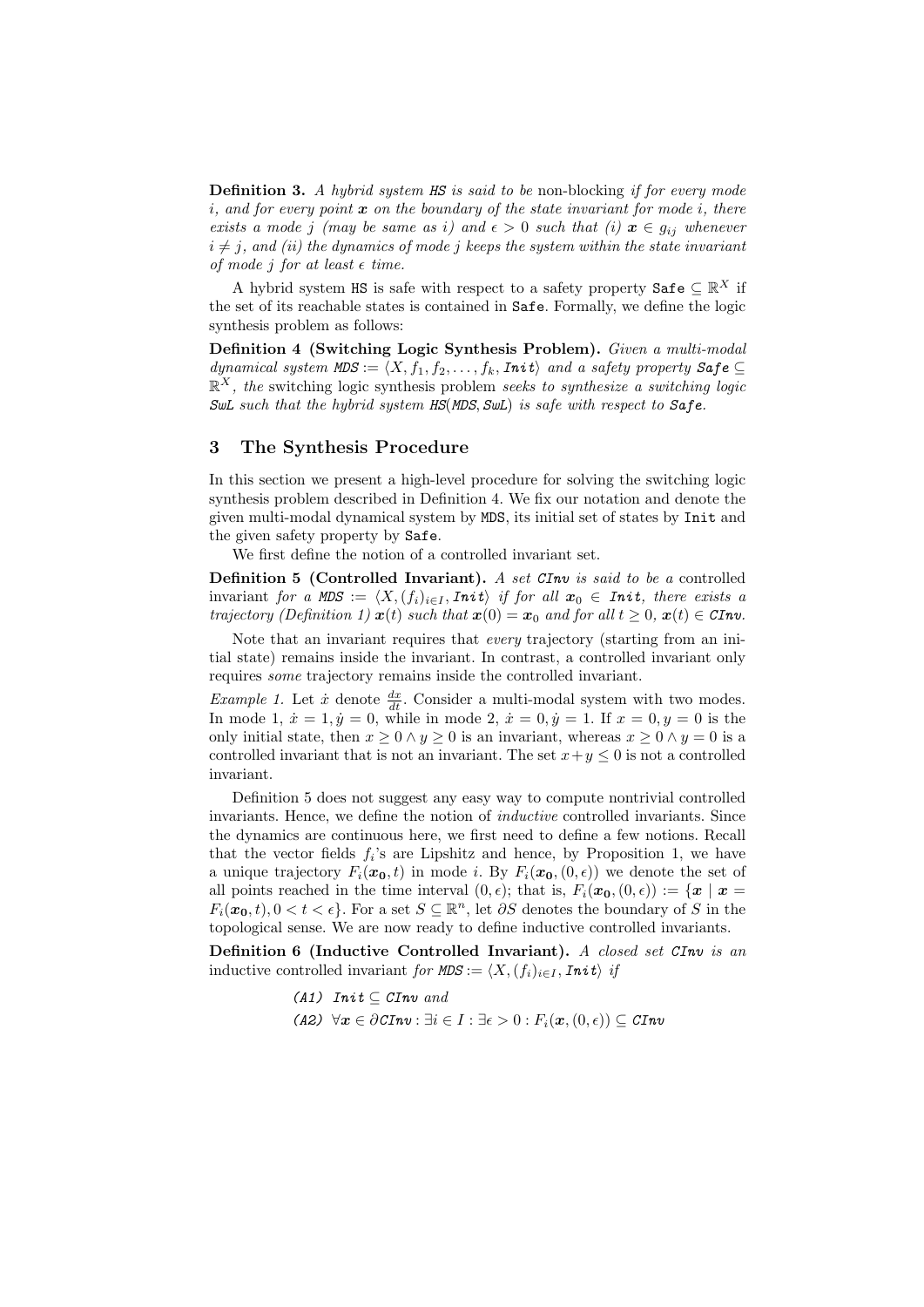```
SynthSwitchLogic(MDS, Safe) :
1. Find a closed set CInv that satisfies Conditions (A1) and (A2)
    from Definition 6 and Condition (A3) below
        (A3) CInv\subseteq Safe
    If no such set is found, return failure
2. Let \texttt{bdry}_i := \{ \pmb{x} \in \partial \texttt{CInv} \mid \exists \epsilon > 0 : F_i(\pmb{x},(0,\epsilon)) \subseteq \texttt{CInv} \} for all i \in I3. Let Inv_i := CInv for all i \in I4. Let g_{ij} := \text{bdry}_j \cup \text{Interior}(\text{CInv}) for all i \neq j; i, j \in I,
Return SwL := \langle (g_{ij})_{i\neq j;i,j\in I}, (\text{Inv}_i)_{i\in I} \rangle
```


Intuitively, Condition (A2) in Definition 6 says that for every point on the boundary of CInv, there is a vector field  $f_i$  that points inwards and brings the system (instantaneously) inside the set CInv, see also [3]. Just as inductive invariants are also invariants, inductive controlled invariants are also controlled invariants.

**Proposition 2.** If a closed set  $CInv$  is an inductive controlled invariant for MDS, then it is also a controlled invariant for MDS.

The complete procedure, at a semantic level, for solving the switching logic synthesis problem is presented in Figure 1. The key idea behind the synthesis procedure is to find an inductive controlled invariant set CInv and then design the guarded transitions so that the resulting hybrid system always remains in CInv. Conditions  $(A1)$ ,  $(A2)$ , and  $(A3)$  imply that CInv is an inductive controlled invariant that proves safety. It follows from the definition of CInv that its boundary ∂CInv can be written as a union

$$
\partial \text{CInv} = \bigcup_{i \in I} \text{bdry}_i \tag{1}
$$

such that  $\forall x \in bdry_i$ , it is the case that  $\exists \epsilon > 0 : F_i(x, (0, \epsilon)) \subseteq C$ Inv. This fact is used to define the sets  $\text{bdry}_i$  in Line 2. In Line 4, we use the sets  $\text{bdry}_i$  and CInv to define the guards for the various discrete transitions.

We next state and prove some properties of the procedure SynthSwitchLogic in Figure 1. We show that the synthesized hybrid system is always non-blocking and safe (soundness). Furthermore, if there is a safe hybrid system, then under some fairly general conditions, the procedure SynthSwitchLogic will return a switching logic SwL and synthesize a safe system HS(MDS, SwL) (completeness).

**Theorem 1 (Soundness).** For every switching logic SwL returned by procedure  $Synth Swift$ chlogic, the hybrid system  $HS(MDS, S\omega L)$  is non-blocking and safe.

We prove completeness under a technical assumption. We say a hybrid system HS has the min-dwell-time property if there exists a fixed time duration  $t_a$  such that for all reachable states  $x$ , if the hybrid system permits a mode switch from i to j at  $x$ , then there must exist a mode k such that the hybrid system permits a mode switch from i to k at x and the system can stay in mode k for at least  $t_a$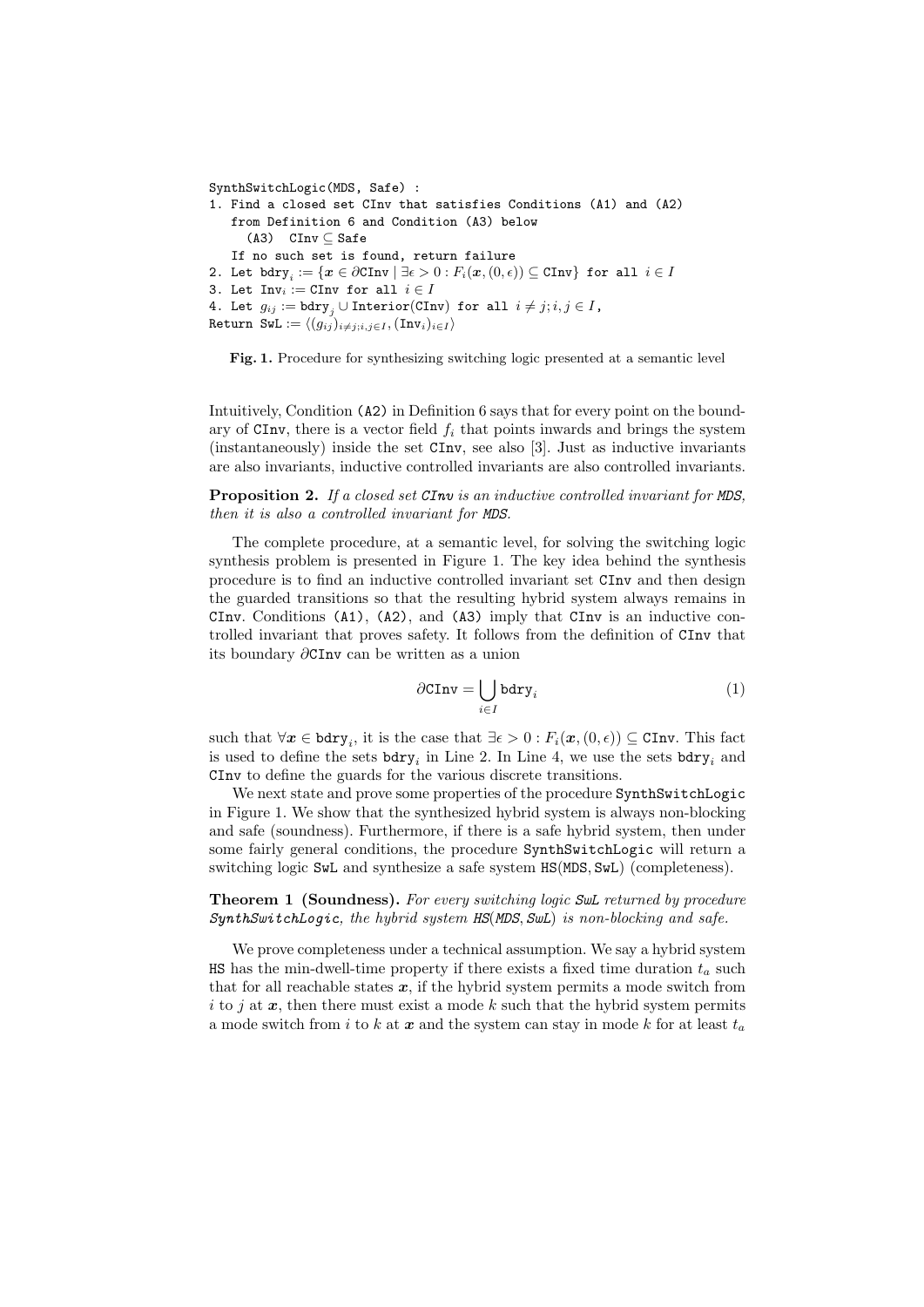units of time starting at  $x$ . The min-dwell-time property implies that successive mode switchings can be forced to be  $t_a$  units apart.

Theorem 2 (Completeness). For any switching logic SwL, if a hybrid system  $HS = HS(MDS, S\omega L)$  is safe, HS satisfies the min-dwell-time property and Safe is a closed set, then procedure SynthSwitchLogic will return a switching logic.

Although the above procedure is sound and complete, it is not computationally feasible as there is no easy way to check for Condition (A2). In the next section we will replace Condition (A2) by something stronger that can be easily computed. This causes loss of completeness, but it preserve soundness.

## 4 Implementing the Procedure

The procedure for solving the switching logic synthesis problem was described at a semantic level in the previous section. In this section, we show how that procedure can be concretely implemented.

Recall that a set CInv is an inductive controlled invariant if it satisfies Conditions (A1) and (A2). Condition (A2) is not easy to check as  $F_i$ 's are solutions of differential equations. We solve this problem by replacing this condition by a stronger condition, (B2), which, as we show later, can be tested without explicitly computing  $F_i$ . Let  ${\tt Interior}({\tt CInv}) := {\tt CInv} - \partial {\tt CInv}$ . We ensure that  ${\tt CInv}$ is an inductive controlled invariant (that proves safety) by checking:

- (B1) Init ⊆ CInv
- (B2)  $\forall x \in \partial C \text{Inv}: \exists i \in I : \exists \epsilon > 0 : F_i(x, (0, \epsilon)) \subseteq \text{Interior}(C \text{Inv})$
- (B3) CInv ⊆ Safe

We will now present a condition that is equivalent to (B2) and that can be easily computed. We first need to fix a representation for CInv.

We use semi-algebraic sets as candidates for CInv  $\subseteq \mathbb{R}^X$ . Since CInv is unknown, we use the idea of templates. A template is a formula (in the theory of reals) with free variables  $X \cup U$ . Here U are the (real-valued) unknown coefficients that need to be instantiated to yield the desired CInv. We use boolean combinations of polynomial equalities and inequalities (semi-algebraic sets) as the formulas. Once a template is fixed, we can write Conditions (B1), (B2) and (B3) as an  $\exists\forall$  formula over the theory of reals [7]. Concretely, let  $p(U, X)$ be a polynomial and  $p(U, X) \geq 0$  be the chosen template for searching for CInv. We restrict ourselves to the case of a single inequality  $p(U, X) \geq 0$  for simplicity of presentation. For example,  $u_1x_1 + u_2x_2 \ge u_3$  is a linear template over 2 variables  $X = \{x_1, x_2\}$  and 3 unknown coefficients  $U = \{u_1, u_2, u_3\}$ . The following formula states that there is a choice of values for  $U$  such that the resulting set,  $p(U, X) \geq 0$ , is a controlled invariant sufficient to prove safety.

$$
\exists U : \forall X : (X \in \text{Init} \Rightarrow p(U, X) \ge 0) \land (p(U, X) \ge 0 \Rightarrow X \in \text{Safe}) \land (p(U, X) = 0 \Rightarrow \bigvee_{i \in I} \mathcal{L}_{f_i} p(U, X) > 0)
$$
\n
$$
(2)
$$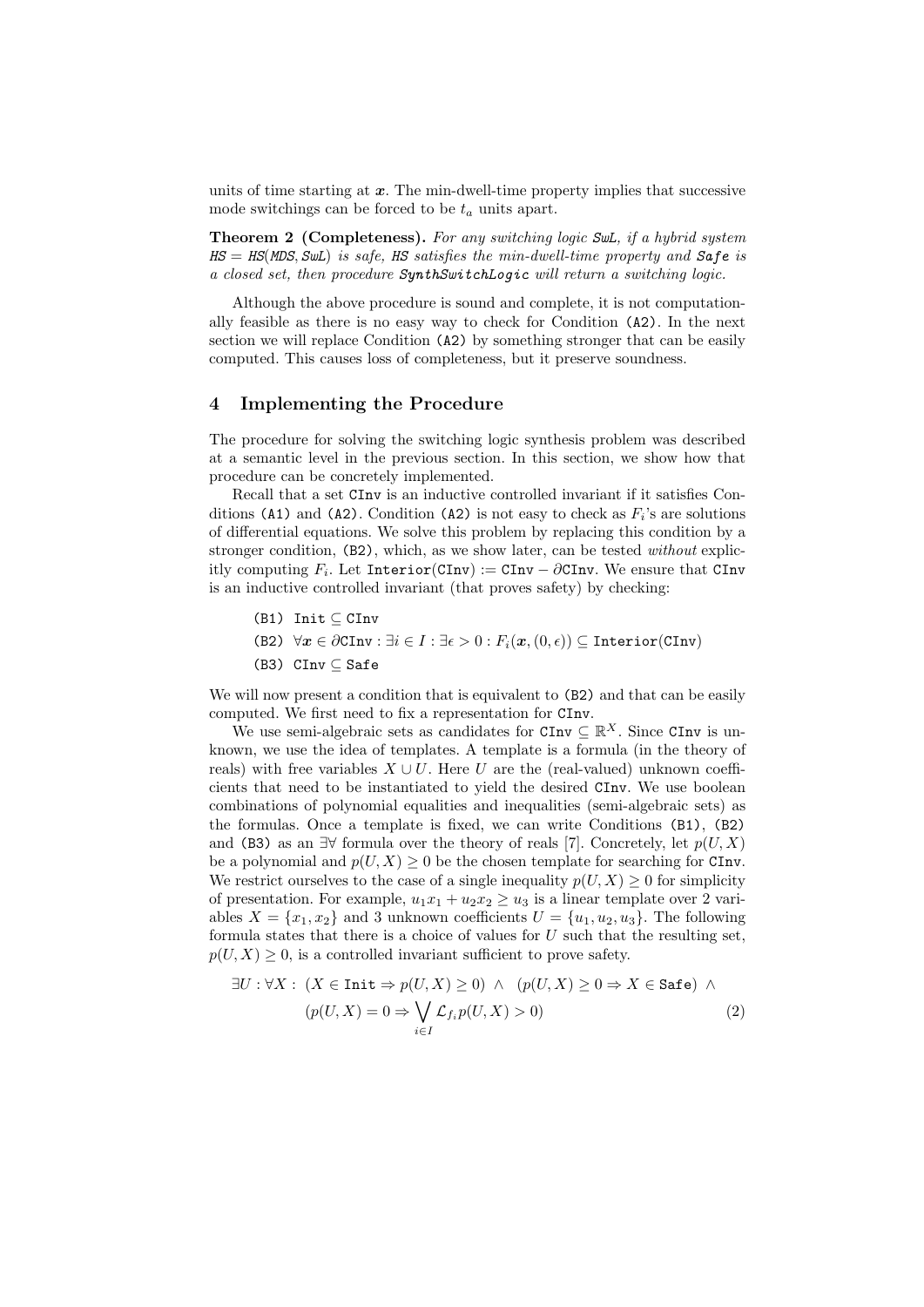SynthSwitchLogicImpl(MDS,Init,Safe)

- 0. Choose template for controlled invariant, say  $p(U, X) \geq 0$
- 1. Generate ∃∀ constraint for template to be a controlled invariant
- $\exists U: \forall X: (X\in \texttt{Init} \Rightarrow p\geq 0) \wedge (p\geq 0 \Rightarrow X\in \texttt{Safe}) \wedge (p=0 \Rightarrow \bigvee_{i\in I} \mathcal{L}_{f_i} p>0)$
- 1. Solve the  $\exists\forall$  constraint and get values  $u$  for  $U$
- 2. Let  $\texttt{bdry}_i := (p(\boldsymbol u, X) = 0 \ \land \ \mathcal{L}_{f_i} p > 0)$  for all  $i \in I$
- 3. Let  $\text{Inv}_i := (p(\boldsymbol{u},X) \geq 0)$  for all  $i \in I$
- 4. Let  $g_{ij} := \text{bdry}_j \vee (p(u, X) > 0)$  for all  $i \neq j; i, j \in I$ ,
- Return SwL :=  $\langle (g_{ij} )_{i \neq j; i,j \in I}, (\texttt{Inv}_i)_{i \in I} \rangle$

Fig. 2. A sound procedure for solving the switching logic synthesis problem.

Here  $\mathcal{L}_{f_i} p$  denotes the derivative of p with respect to time t and is called the Lie derivative of  $p$  with respect to the vector field  $f_i$ . It can be symbolically computed using the chain rule as,

$$
\mathcal{L}_{f_i} p := \sum_{x \in X} \frac{\partial p}{\partial x} \frac{dx}{dt}.
$$

Note that we have used a test on the Lie derivatives to encode Condition (B2). This test is equivalent to (B2) and allows us to verify it without requiring  $F_i$ .

*Remark 1.* It is tempting to think that replacing  $>$  by  $>$  in Formula (2) will make the formula equivalent to checking Condition (A2), but this is not true.

If each of the vector fields,  $f_i$ , is specified using polynomials (i.e., in each mode,  $\frac{dX}{dt}$  is a vector of polynomials), then  $\mathcal{L}_{f_i} p$  is simply a polynomial. If Init and Safe are semi-algebraic sets, then the membership tests ( $X \in$  Init and  $X \in \text{Safe}$  can also be written as formulas using only polynomials. Thus Formula (2) is a ∃∀ formula consisting only of polynomial expressions.

**Corollary 1.** If Formula  $(2)$  is valid in the theory of reals, then there is a controlled invariant CInv that proves safety.

Corollary 1 immediately gives us a sound procedure that reduces the switching logic synthesis problem to solving of an ∃∀ constraint in the theory of reals. We illustrate the procedure on the following example.

Example 2. Consider a train gate controller with two modes: In the about to lower mode  $(1)$ , distance x of the train from the gate decreases according to  $\dot{x} = -50$  and the gate angle g does not change. In the gate lowering mode (2), we have  $\dot{x} = -50$  and  $\dot{g} = -10$ . The initial state is  $g = 90 \land x = 1000$ . We wish to synthesize the switching logic so that the system always stays in the safe region  $x > 0 \vee g \leq 0$ . We assume a template of the form  $x + a_1 g \geq a_2$  for the controlled invariant. Writing out Formula (2), we get:

| $\exists a_1, a_2 : \forall x, g:$                                           |                  |  |
|------------------------------------------------------------------------------|------------------|--|
| $(x = 1000 \wedge g = 90 \Rightarrow x + a_1 g \ge a_2) \wedge$              | (Condition (B1)) |  |
| $(x + a_1 g \ge a_2 \Rightarrow x > 0 \lor g \le 0) \land$                   | (Condition (B3)) |  |
| $(x + a_1g = a_2 \implies -50 + 0 > 0 \lor -50 - 10a_1 > 0$ (Condition (B2)) |                  |  |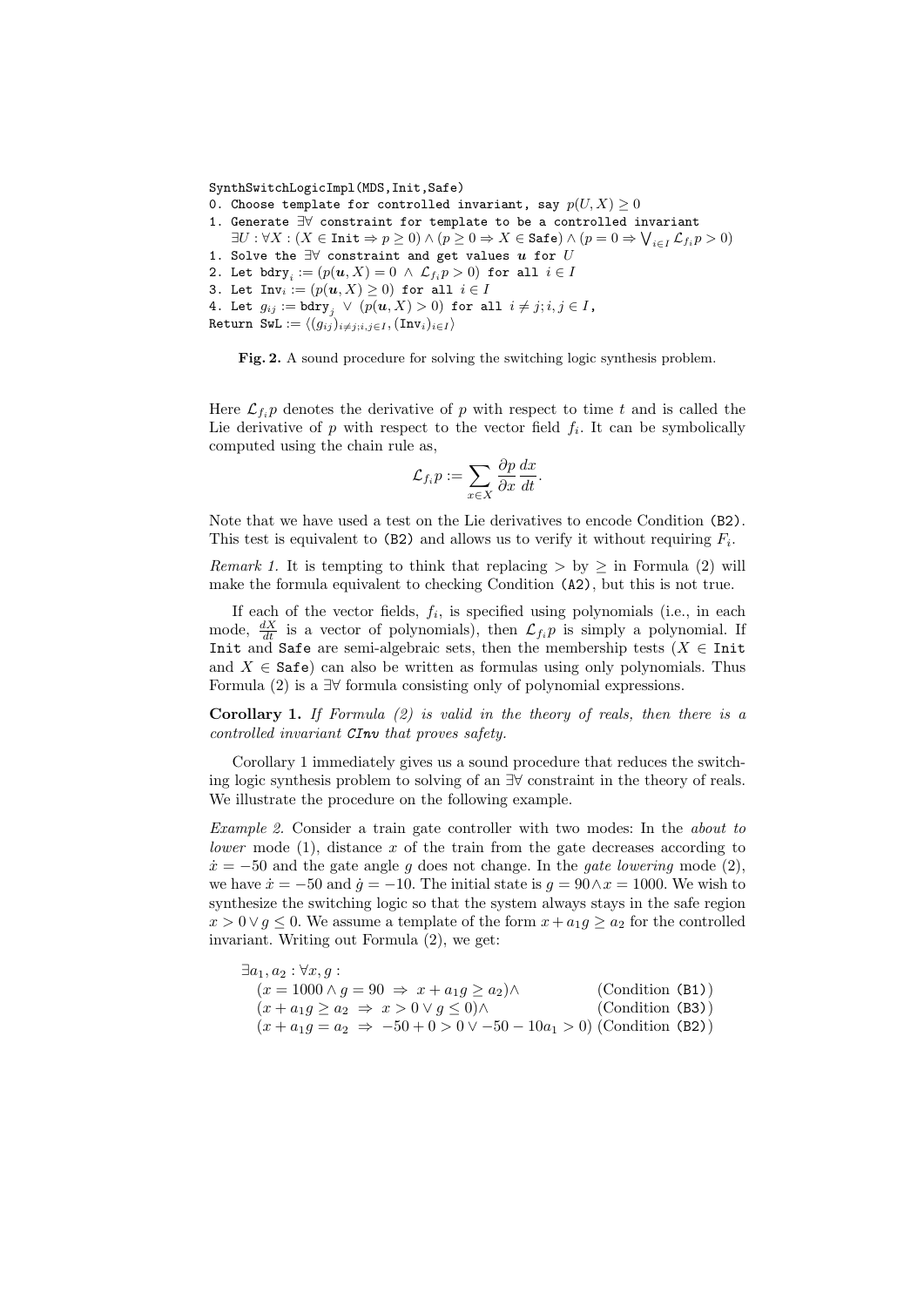Our solver returns  $a_1 = -10, a_2 = 50$ ; that is, we get  $x - 10g \ge 50$  as the controlled invariant. The resulting hybrid system has  $x - 10g \ge 50$  as the state invariant for each mode. The guards for transitions are  $g_{12} = x - 10g \ge 50$  (as dynamics for mode 2 points inwards everywhere on the boundary) and  $g_{21}$  =  $x-10q > 50$  (dynamics for mode 1 never points inwards on the boundary, so no boundary point gets assigned to  $g_{21}$ ). So, if the system starts in mode 1, it can continue in 1 until  $x - 10g = 50$  is true, whence the system will have to shift to mode 2. The resulting hybrid system is safe and non-blocking.

## 4.1 A Variant Procedure

In the previous section, we approximated the semantic condition (A2) by the constraint  $p = 0 \Rightarrow \bigvee_{i \in I} \mathcal{L}_{f_i} p > 0$ . As Corollary 1 shows, this is a sound approximation. However, the requirement that a vector field points *strictly* inwards, which is captured by  $\mathcal{L}_{f_i} p > 0$ , is too strong and leads to incompleteness, which leads to failure in finding suitable controlled invariant sets in practice. In this section, we weaken Formula (2) so that it can be used to handle more examples.

We weaken Condition (B2) and use the following weaker version of Formula (2) to test if  $p(X, U) \geq 0$  is an inductive controlled invariant:

$$
\exists U \forall X: (X \in \text{Init} \Rightarrow p(U, X) \ge 0) \land (p(U, X) \ge 0 \Rightarrow X \in \text{Safe}) \land
$$

$$
p(U, X) = 0 \Rightarrow \bigvee_{i \in I} (\mathcal{L}_{f_i} p > 0 \lor (\mathcal{L}_{f_i} p = 0 \land \bigwedge_{j \ne i} \mathcal{L}_{f_j} p < 0))
$$

$$
\tag{3}
$$

Formula (3) says that at the boundary  $(p = 0)$  of the controlled invariant  $(p \ge 0)$ , either some vector field, say  $f_i$ , points strictly inwards  $(\mathcal{L}_{f_i} p > 0)$ , or exactly one vector field is tangential ( $\mathcal{L}_{f,p} = 0$ ) and all others point strictly outside ( $\mathcal{L}_{f,p}$  < 0). The counterintuitive condition – vector fields pointing strictly outwards – helps in proving that the tangential vector field will keep the system inside the controlled invariant.

We can now replace the constraint in Step (1) of the procedure in Figure 2 by Formula (3) and get a new and more powerful procedure for solving the switching logic synthesis problem. We can again prove soundness of the technique.

**Corollary 2.** If Formula  $(3)$  is valid in the theory of reals, then there is a controlled invariant CInv that proves safety provided  $||I|| > 1$ .

Remark 2. The procedure could be unsound when  $||I|| = 1$ . This unsoundness is related to the comment in Remark 1.

We illustrate the advantage of weakening the constraint for the inductive test by using the following example.

Example 3. Consider a system with continuous variable x and y and two modes. In mode 1,  $\dot{x} = 0$ ,  $\dot{y} = -1$  and in mode 2,  $\dot{y} = 0$ ,  $\dot{x} = -1$ . The initial state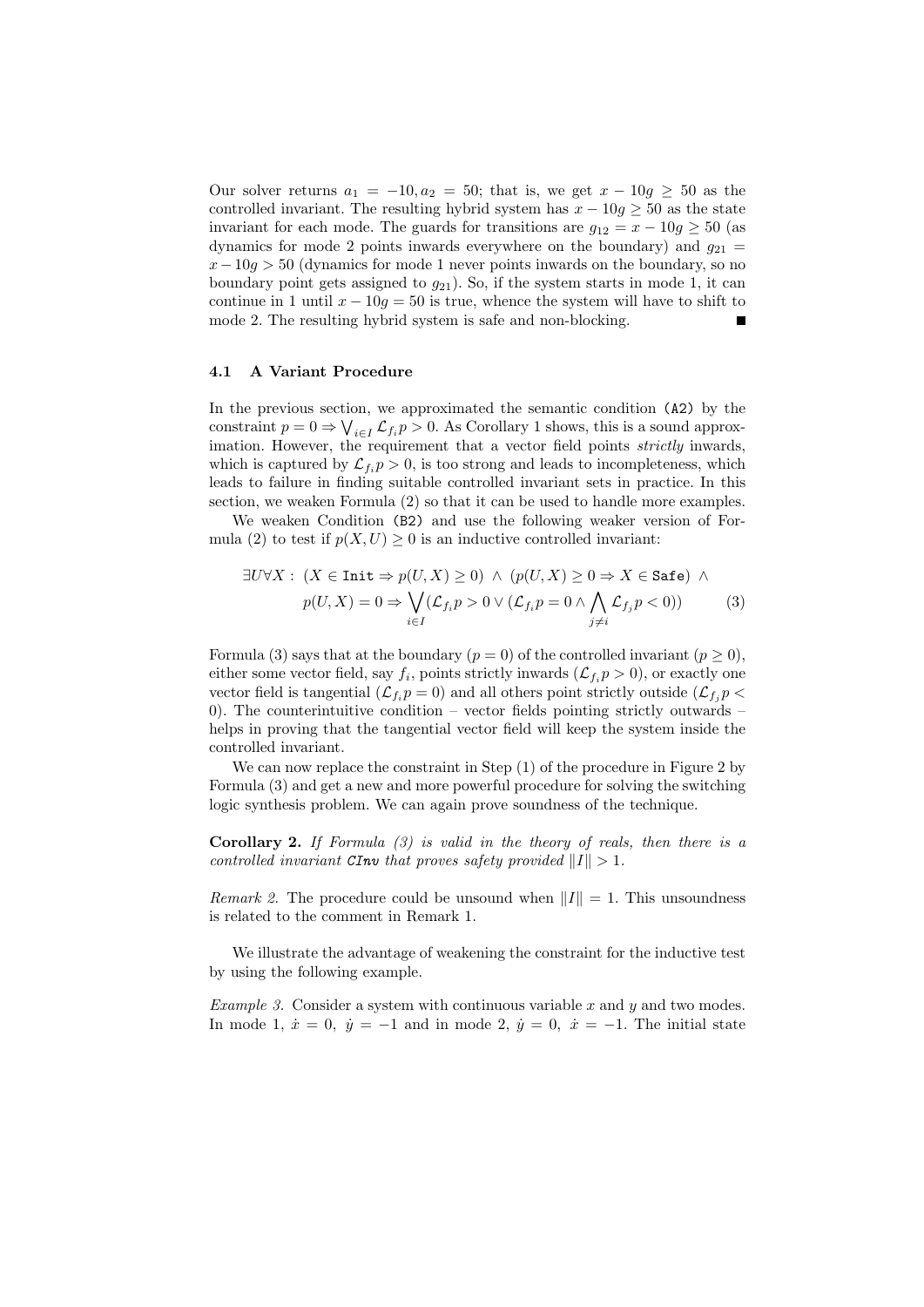is  $x = 10, y = 10$  and the desired safety property is  $y \ge 0$ . We start with the template  $a_1x + a_2y \ge a_3$ . Formula (3) then becomes:

$$
\exists a_1, a_2, a_3 : \forall x, g : (x = 10 \land y = 10 \Rightarrow a_1 x + a_2 y \ge a_3) \land \text{(Condition (A1))}
$$
\n
$$
(a_1 x + a_2 y \ge a_3 \Rightarrow y \ge 0) \land \text{(Condition (A3))}
$$
\n
$$
(a_1 x + a_2 y = a_3 \Rightarrow -a_1 > 0 \lor (-a_1 = 0 \land -a_2 < 0) \lor \text{(Condition (A2))}
$$
\n
$$
-a_2 > 0 \lor (-a_2 = 0 \land -a_1 < 0) \text{ (Condition (A2))}
$$

We get a solution  $a_1 = 0, a_2 = 1, a_3 = 1$ . So the invariant obtained is  $y \ge 1$ . Note that on the boundary of the controlled invariant, the dynamics in mode 2 moves along the boundary and that of mode 1 points outwards. The previous method fails to find a controlled invariant for this example.

Example 4. Consider the train gate controller model from Example 2. Observe that the controller synthesized is very conservative and forces the system to switch from mode 1 to 2 in  $t \leq 1$  units. Applying the variant procedure on this example, we get the following ∃∀ formula:

$$
\exists a_1, a_2 : \forall x, g :(x = 1000 \land g = 90 \Rightarrow x + a_1 g \ge a_2) \land(x + a_1 g \ge a_2 \Rightarrow x > 0 \lor g \le 0) \land(x + a_1 g = a_2 \Rightarrow -50 > 0 \lor (-50 = 0 \land -50 - 10a_1 < 0) \lor-50 - 10a_1 > 0 \lor (-50 - 10a_1 = 0 \land -50 < 0))
$$
 (A2)

This time the solver returned  $a_1 = -5$ ,  $a_2 = 50$  as the solution, which gives  $x - 5g \geq 50$  as the controlled invariant. So the resulting hybrid system has  $x-5g \ge 50$  as the state invariant for each mode and the guards  $g_{12} = x-5g \ge 50$ and  $g_{21} = x - 5g > 50$  are computed. In this case, the switch from mode 1 to mode 2 could be delayed by as much as 10 units.

# 5 Synthesizing a Good Controller

In the previous section, two sound approaches were presented for solving the switching logic synthesis problem. Neither method gives any guarantee on the quality of the generated controller. A controller that minimally restricts the  $d$ ynamics – and consequently results in a system with a maximal reach set – is preferable since it provides more opportunities for being refined later for other requirements. In this section, we present heuristics that improve the quality of solution generated by the two approaches presented in Section 4.

The size of the generated controlled invariant is a good measure of the quality of the solution. We desire to synthesize the largest possible inductive controlled invariant CInv because this would allow the maximal possible behaviors. It is not immediately clear how this can be achieved in our approach. Intuitively, the problem of finding the largest inductive controlled invariant is naturally seen as an optimization problem, whereas in our approach of using constraints, we are casting the problem as a satisfiability problem that asks for some solution and not the "best" solution. We now present three different ways to address the above problem.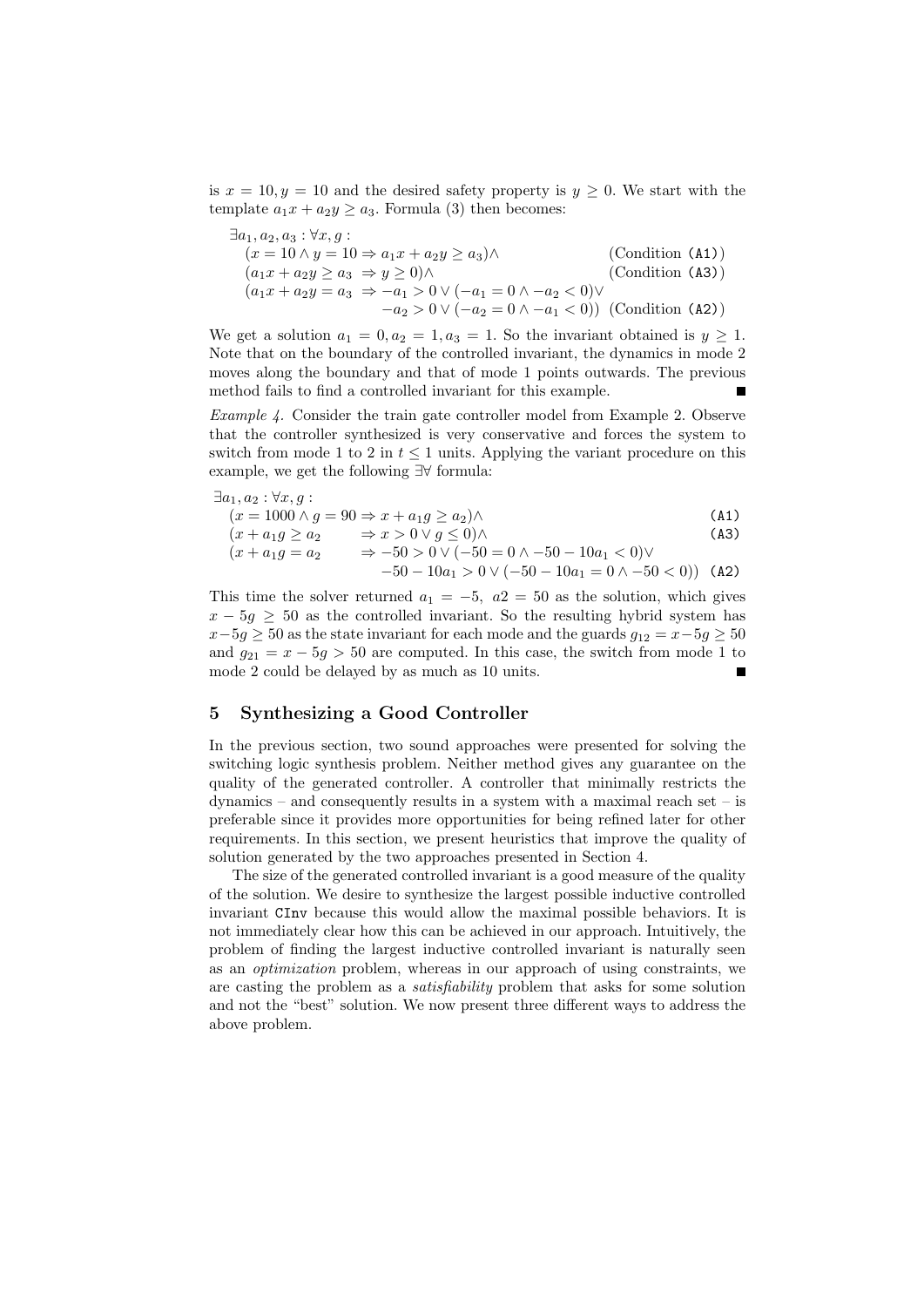#### 5.1 Binary Search

The first solution for finding good controllers is based on iteratively searching for larger controlled invariants. In the first iteration, we use one of the methods from Section 4 to compute CInv. In each subsequent iteration, we add an additional constraint that forces search for a larger set CInv. For example, if we use the template  $p(U, X) \geq 0$ , and the first iteration returns the controlled invariant  $p(\mathbf{u}, X) \geq 0$ , then in the next iteration we use the template  $p'(v, X) := p(\mathbf{u}, X) \geq 0$ v (containing only one parameter v) and add an additional constraint  $v \leq -1$ . If the second iteration is successful, then the controlled invariant generated in the second iteration will necessarily contain the controlled invariant generated in the first iteration. In the case when we know a lower bound on v, say  $lb < 0$ , then we can search for the optimal  $v$  by using a binary search in the interval  $[lb, 0]$ . This approach can be used to find the largest controlled invariant in the set  $\{p(\boldsymbol{u}, X) \geq v \mid v \in [lb, 0], v \text{ an integer} \}$  in  $O(\log ||lb||)$  iterations.

### 5.2 Encoding Optimality Constraints Directly

We now present a different technique for capturing the optimality requirement. It is based on adding more constraints to the ∃∀ formula. Intuitively, the new constraints say that at least one of the implications in the ∃∀ formula is tight.

A reasonable heuristic for identifying if CInv is maximally large is to test if the boundary of CInv touches the boundary of the unsafe set  $\overline{\text{Safe}}$ . Hence, we introduce the following additional constraint in the original ∃∀ formula:

$$
\partial \text{CInv} \cap \partial \text{Cl}(\overline{\text{Safe}}) \neq \emptyset
$$

This constraint can be written as an ∃ formula. Since we assume the sets CInv and Safe are given using polynomial inequalities, the boundaries of these sets can be expressed using polynomial equations and inequalities. The above constraint corresponds to tightening Condition (A2).

Example 5. Consider the train gate controller from example 4. The controlled invariant obtained by using the variant procedure on this example is  $x-10g \ge 50$ . Observe that this is not the largest controlled invariant possible because when  $x = 0$ , this invariant implies  $q \leq -5$ , whereas safety just requires  $q \leq 0$ . If we add an additional constraint for tightening condition A2, which in this case is  $\exists x_1, g_1 : x_1 + a_1g = a_2 \land x = 0 \Rightarrow g = 0$ , to the  $\exists \forall$  formula, we get  $x - 10g \ge 0$  as the controlled invariant. This is the largest controlled invariant for the template  $x - 10g \geq v$ .  $\blacksquare$ 

Tightening Condition (A3). Before we describe the constraint for encoding tightness of Condition (A3), we need a few details on the procedure we use to solve the ∃∀ formulas from [7]. The ∃∀ formulas are solved in two steps. In the first step, the ∀ quantifier is eliminated and replaced by new ∃ quantifiers. The result of the first step is a purely existentially quantified formula which is solved using SMT solvers in the second step. The first step is achieved using a variant of Farkas Lemma – which is a technique for replacing  $\forall$  by  $\exists$  quantification.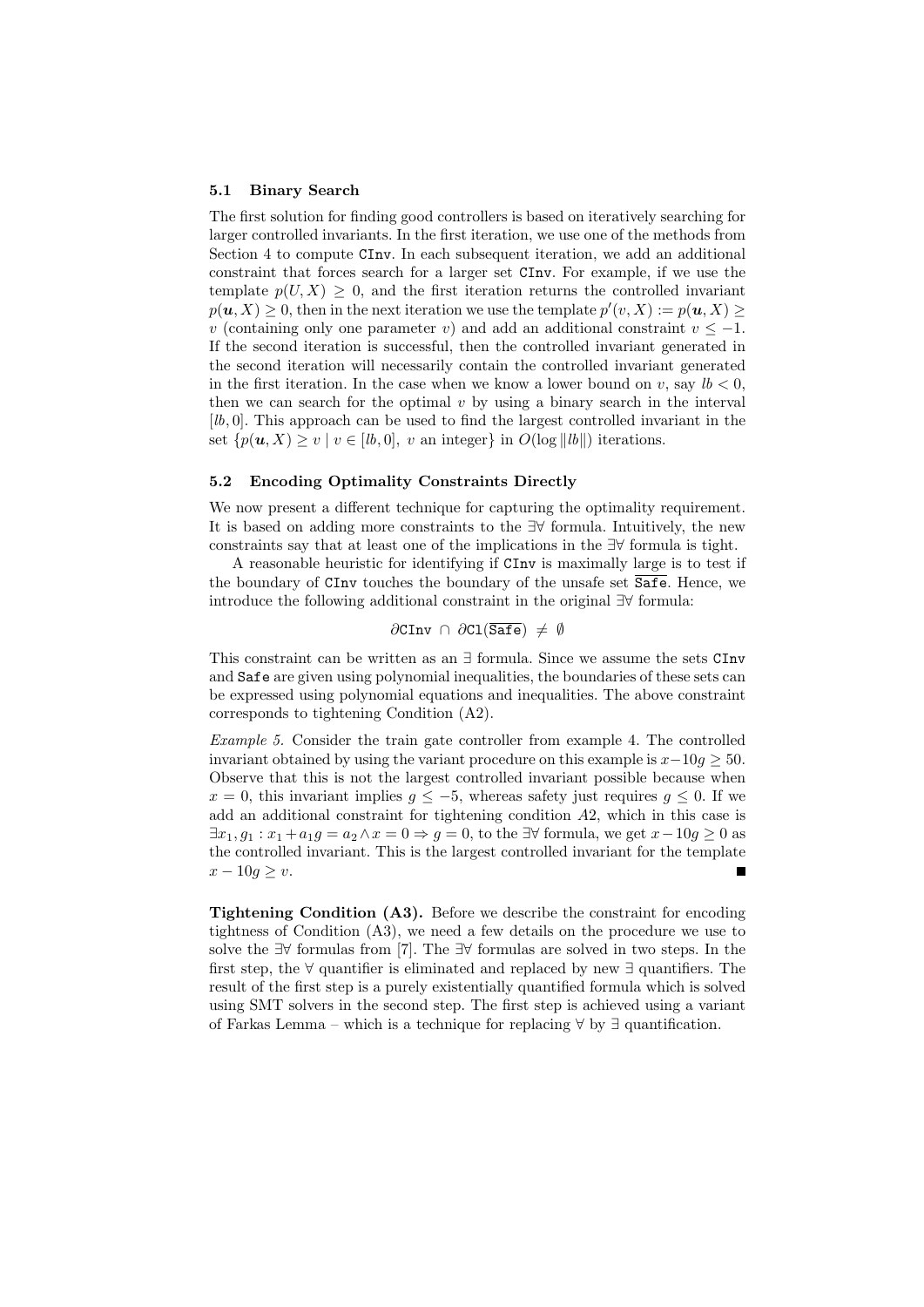**Lemma 1.** It is the case that Formula  $(4)$  is implied by Formula  $(5)$ .

$$
\exists U : \forall X : ((\bigwedge_{j} p_{j} = 0) \land (\bigwedge_{k} q_{k} > 0) \Rightarrow p \ge 0)
$$
\n
$$
(4)
$$

$$
\exists U, \nu_j, \lambda_k, \lambda, \mu: \lambda_k \ge 0 \land \lambda \ge 0 \land \mu > 0 \land
$$
  

$$
(\forall X: (\sum_p \nu_j p_j + \sum_k \lambda_k q_k + \lambda - \mu p = 0))
$$
 (5)

Lemma 1 can be used to eliminate the internal  $\forall X$  quantifier by noting that the polynomial in Formula  $(5)$  is zero for all X, if and only if, all coefficients of all power products of  $X$  in that polynomial are identically 0. We note that the term  $\lambda$  in Formula (5) is a "slack" term. If Formula (5) is satisfied when  $\lambda = 0$ , then we say that the implication of Formula (4) is tight.

Now consider Condition (A3) which encodes the boundary condition. In Section 4, this condition was approximately captured in Formula (2) and Formula (3). Using elementary logical manipulations, we can rewrite these formulas in the form

$$
\exists U : \bigwedge_i (\forall X : (\bigwedge_j p_{ij} = 0) \land (\bigwedge_k q_{ik} > 0) \Rightarrow p_i \ge 0).
$$
 (6)

Apply Lemma 1 to each outer conjunct and let  $\lambda_i$  be the slack term for the *i*-th conjunct.

Now we are ready to state the constraint that enforces tightness on Condition (A3). This new constraint is not added to the ∃∀ formula. It is added to the existential formula generated after the ∀ quantifiers have been eliminated using Lemma 1. The constraint we add is the following:

$$
\phi_{opt} := \bigvee_i (\lambda_i = 0) \tag{7}
$$

If the existential formula, with  $\phi_{opt}$  added, is satisfiable and we get a controlled invariant  $p(\boldsymbol{u}, X) \geq 0$ , then we can show the obtained controlled invariant is the "best possible" among the set  $\{p(\boldsymbol{u}, X) \geq \alpha \mid \alpha \in \mathbb{R}\}.$ 

**Theorem 3 (Correctness).** Let  $u$  be a set of values for variables  $U$  that satisfy the existential formula  $\phi \ni \wedge \phi_{opt}$ , where  $\phi \ni i$  is the existential formula generated from Formula (2) (or Formula (3)) using Lemma 1. Then, there is no controlled invariant  $p(\mathbf{u}, X) > \alpha$  for any  $\alpha < 0$  that also satisfies the existential formula generated from Formula (2) (or Formula (3)) using  $p(\mathbf{u}, X) \geq \alpha$  as a template.

# 6 Extensions and Future Work

In our presentation so far, we have restricted all discussion, for simplicity, to simple templates of the form  $p(U, X) \geq 0$ . However, the two procedures described in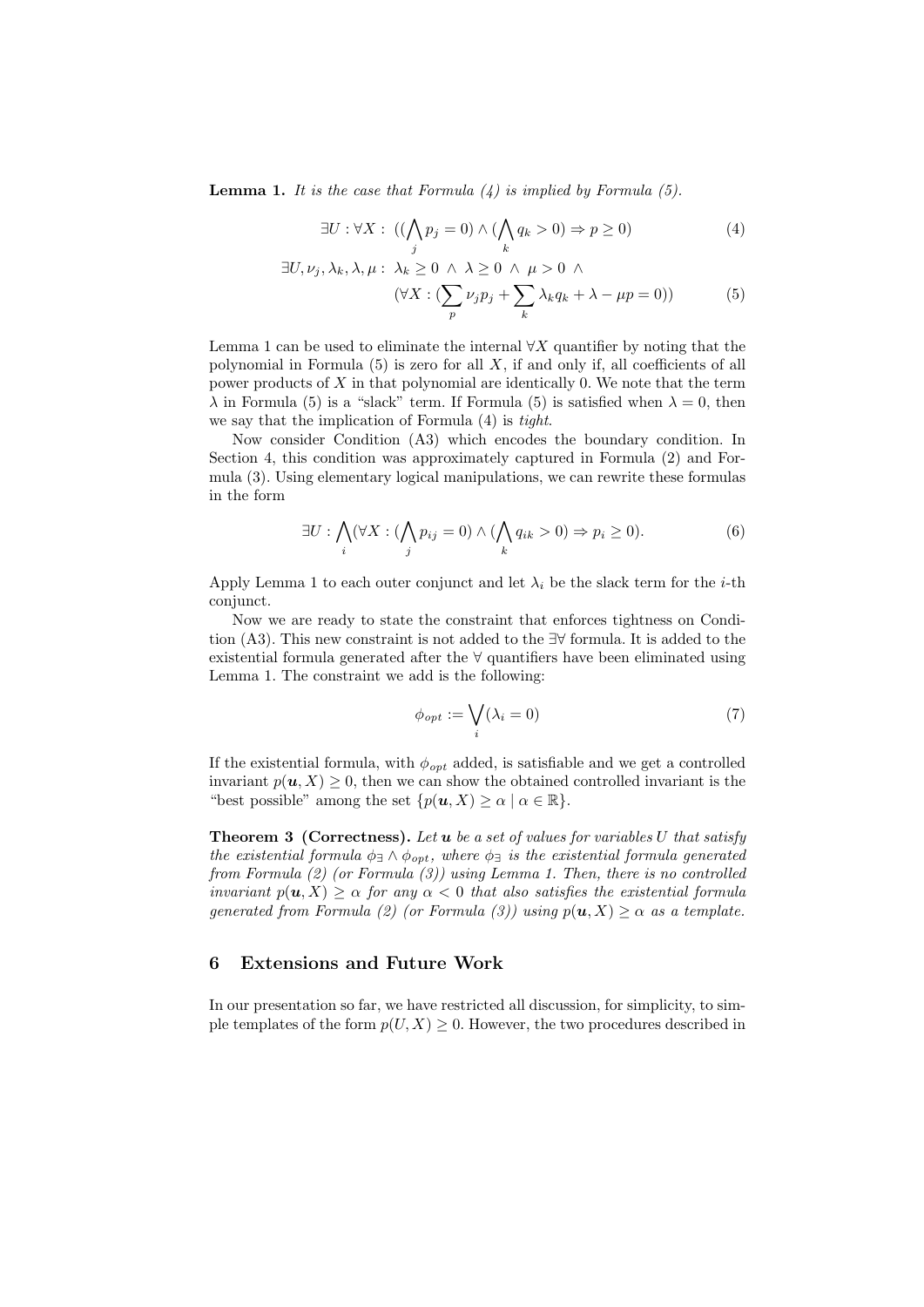Section 4 can be generalized to the case when the template is a boolean combination of nonstrict polynomial inequalities. When the template is a conjunction, say  $p_1 \geq 0 \land p_2 \geq 0$ , then Formula (2) generalizes to

$$
\exists U \forall X : (X \in \text{Init} \Rightarrow p_1 \ge 0 \land p_2 \ge 0) \land (p_1 \ge 0 \land p_2 \ge 0 \Rightarrow X \in \text{Safe}) \land (p_1 = 0 \land p_2 > 0 \Rightarrow \bigvee_{i \in I} \mathcal{L}_{f_i} p_1 > 0) \land (p_1 > 0 \land p_2 = 0 \Rightarrow \bigvee_{i \in I} \mathcal{L}_{f_i} p_2 > 0) \land (p_1 = 0 \land p_2 = 0 \Rightarrow \bigvee_{i \in I} \mathcal{L}_{f_i} p_1 > 0 \land \mathcal{L}_{f_i} p_2 > 0)
$$

When the template is a disjunction, say  $p_1 \geq 0 \vee p_2 \geq 0$ , then Formula (2) generalizes to

$$
\exists U \forall X : (X \in \text{Init} \Rightarrow p_1 \ge 0 \lor p_2 \ge 0) \land (p_1 \ge 0 \lor p_2 \ge 0 \Rightarrow X \in \text{Safe}) \land (p_1 = 0 \land p_2 < 0 \Rightarrow \bigvee_{i \in I} \mathcal{L}_{f_i} p_1 > 0) \land (p_1 < 0 \land p_2 = 0 \Rightarrow \bigvee_{i \in I} \mathcal{L}_{f_i} p_2 > 0) \land (p_1 = 0 \land p_2 = 0 \Rightarrow \bigvee_{i \in I} \mathcal{L}_{f_i} p_1 > 0 \lor \mathcal{L}_{f_i} p_2 > 0)
$$

We can similarly generalize Formula (3) for the case when the template is a disjunction or conjunction of polynomial inequalities. The following example illustrates this case.

Example  $6$ . Consider a thermostat controller with two continuous variables temperature  $(t)$  and power  $(p)$  and two modes on and off. In the on mode, the dynamics is  $\dot{p} = +1 \wedge t = p - 10$  and in the *off* mode, it is  $\dot{p} = -1 \wedge t = p - 10$ . The initial state is  $p = 10, t = 75$  and the mode is on. The desired safety property is  $70 \le t \le 80$ . We start with the following conjunctive template for the controlled invariant:  $a_1p^2 + a_2p + a_3t + a_4 \geq 0 \wedge b_1p^2 + b_2p + b_3t + b_4 \leq 0$ . Using the generalization of Formula (3) to conjunctive templates, we get a ∃∀ formula. Solving this formula, we get  $a_1 = -1, a_2 = 20, a_3 = 2, a_4 = -172, b_1 =$  $1, b_2 = -20, b_3 = 100, b_4 = 23$  as one possible solution. This gives the invariant  $\frac{-(p-10)^2}{2} + t \ge 72 \wedge \frac{(p-10)^2}{2} + t \le 77$ . The switching conditions can be obtained from the controlled invariant by using the procedure SynthSwitchLogic. It is easy to see that this is a safe controller. However it is not the most liberal controller. If we add an additional constraint to tighten the Condition (A2) (make the controlled invariant touch the boundary of the unsafe set), then we obtain  $\frac{-(p-10)^2}{2} + t \ge 70 \wedge \frac{(p-10)^2}{2} + t \le 80$  as the controlled invariant. In fact, this is the most liberal controller for this system.

The methods discussed in Section 5 can also be extended to the case of conjunctive and disjunctive templates, but we do not discuss the details here.

Our basic approach can be adapted to handle natural variants of the switching logic synthesis problem. First, note that we have assumed that each mode of the multi-modal system has the complete state space as its given state invariant. If the given modes have nontrivial state invariants, we can use them in our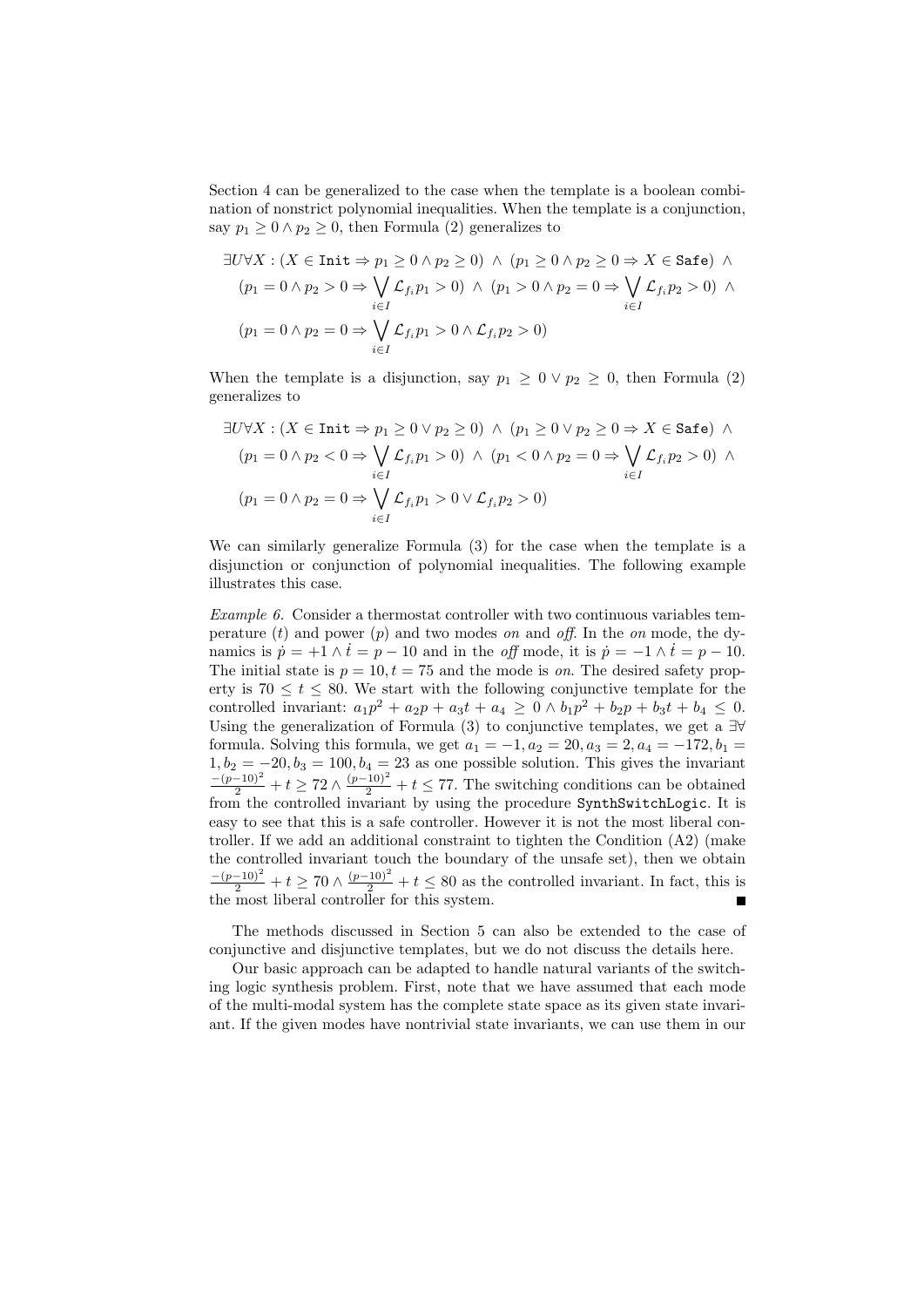constraints and the synthesized controller can potentially refine them. Second, our synthesized controller could have zeno behaviors. It appears that making the constraints stronger (as done in Section 4) already reduces the possibility of synthesizing zeno hybrid systems. This aspect needs further investigation.

We have a preliminary implementation of the approaches described in Section 4, along with the optimality variants of Section 5. The input is a multi-modal system, a safety property, and a template – all specified using only polynomials – and the output is a switching logic, if it exists. This implementation was used to solve the examples in the paper and their variants. We currently use the technique from [7] for solving the ∃∀ constraints. Future work involves improving this technique using a symbolic nonlinear solver. This will enable applicability to larger and more complex examples. Our constraint-based technique relies heavily on the choice of the template. We currently start with linear or quadratic templates that have 1 to 4 conjuncts or disjuncts. It will be interesting to find classes of systems for which a given class of templates is complete.

# 7 Related Work

Constraint-based techniques have been used for safety verification of hybrid systems [7, 12, 11], wherein ∃∀ constraints are generated from the user-provided invariant templates. The various approaches differ in the form of the invariants considered, the technique used to generate the ∃∀ formula, and the approach for solving it. In this paper, we present a constraint-based technique for the synthesis problem that also involves generating and solving a ∃∀ formula from template controlled invariants. The novelty of our work lies in the formalization of inductive controlled invariant approach for solving synthesis problem and showing that it can be reduced to solving ∃∀ constraints.

There is a lot of work on synthesis of controllers for hybrid systems, which can be broadly classified into two categories. The first category finds controllers that meet some liveness specifications, such as synthesizing a trajectory to drive a hybrid system from an initial state to a desired final state [9, 8]. The second category finds controllers that meet some safety specification. Our work falls in this category. For a detailed discussion on the related work in this category, we refer the reader to Asarin et.al. [2]. There are two main approaches for synthesis: direct approaches that compute the controlled reachable states in the style of solving a game [2, 13], and abstraction-based approaches that do the same, but on an abstraction or approximation of the system [10, 6]. Some of these approaches are limited in the kinds of continuous dynamics they can handle. They all require some form of iterative fixpoint computation. Our work here, based on synthesizing inductive controlled invariants, is an entirely different approach for controller synthesis that does not require any fixpoint computation.

There is a large body of work in the area of program synthesis. These works differ in the kind of program synthesized and the techniques used. The only work that uses a constraint-based approach is that of Colón, who synthesizes